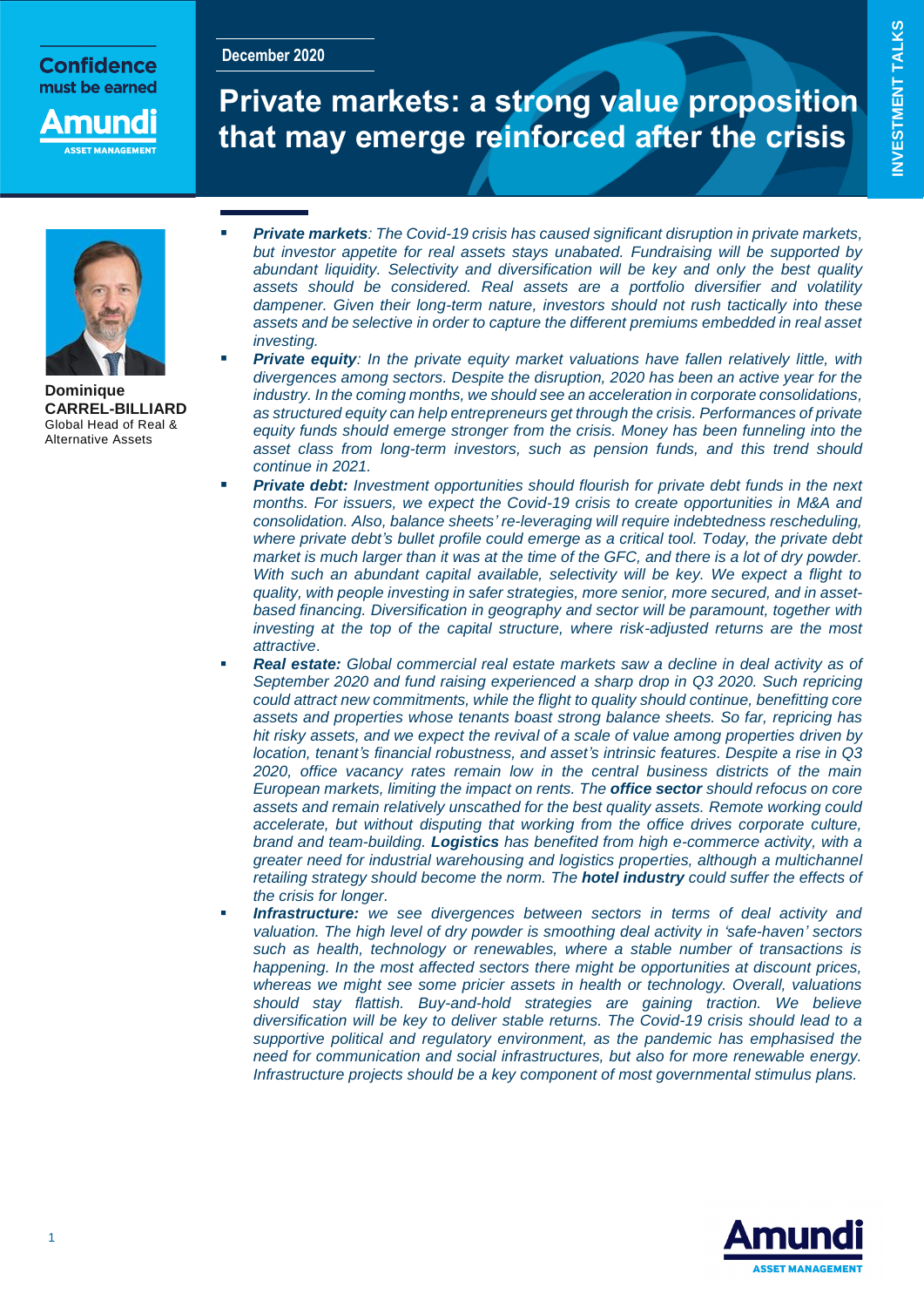

**Guy LODEWYCKX** Head of Private Markets Multimanagement

The Covid-19 crisis has caused significant disruption in private markets, with fundraising and deal making being impacted since the start of 2020. While activity is not at the record highs seen in recent years**, funds are still raising capital, and managers are putting money to work, as investor appetite for real assets stays unabated.** Global private markets have topped \$10tn in terms of assets under management (AuM) as of October 2020 and should grow up to \$17.2tn by 2025, according to Preqin.





Source: Amundi based on Preqin data and forecasts as of 12 November 2020, 2020 figure is annualised based on data up to October.

Most investors build their exposure to private markets via regular commitments, irrespective of market conditions. For investors looking for a good market timing, the GFC showed that private capital funds that deployed money throughout the crisis produced among the strongest returns. The GFC and the Covid-19 crisis are different in many ways. Currently, liquidity is abundant and central banks have been much more accommodative than they were in 2008-09. Fundraising will be supported by this liquidity and market activity will benefit from the high level of dry powder.

Given the current market circumstances of low or negative interest rates and volatile equity markets, real assets offer among the best risk-adjusted returns in the universe of investable assets. **To capture the different premiums embedded in real asset investing, increased selectivity is mandatory**. Only the best quality assets should be considered: core and core plus assets in real estate and infrastructure, senior secured instruments in private debt, growth capital and LBO investing in the winning industries for private equity.

Private markets are witnessing strong divergences among sectors, and a dichotomy between healthy sectors with stable price and deal volumes, whereas some sectors are strongly affected by the crisis with almost no deal activity. Distinguishing the former from the latter is key to protect the income generation engine that real assets offer. **Diversification in exposure and asset selection is key to benefit from what private markets can offer to long-term investors. According to a recent joint [survey](https://research-center.amundi.com/page/Publications/Discussion-Paper/2020/Creating-resilient-pension-portfolios-post-Covid-19) by Amundi and Create Research private markets will see continued growth over the next few years.**

**Real assets are key in the strategic asset allocation as they are a portfolio diversifier and volatility dampener. Given their long-term nature, investors should not rush tactically into these assets and be selective in order to capture the different premiums embedded in real asset investing.**



*key in the strategic asset allocation as they are a portfolio diversifier and volatility dampener. Given their long-term nature, investors should not rush tactically into these assets and be selective in order to capture the different premiums embedded in real asset investing".*

*"Real assets are*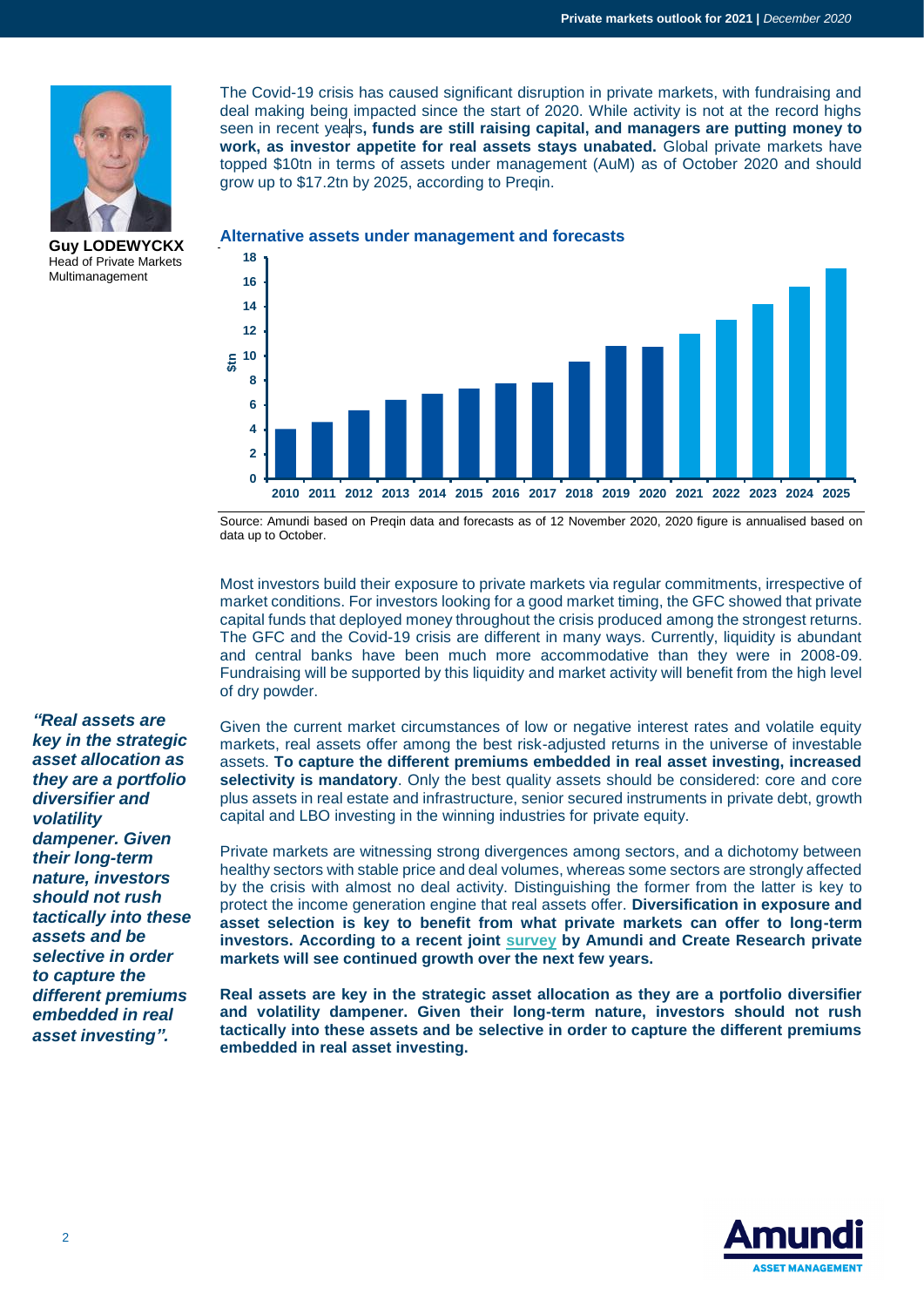

**Stanislas CUNY** Head of Direct Private **Equity** 

*"Overall, performance of private equity funds should emerge stronger in the aftermath of the Covid-19 crisis, and we believe it is an attractive time to invest in private equity for investors who can bear some liquidity constraints".*



**Thierry VALLIERE** Head of Private Debt

*"Broad diversification in geography and sector will be paramount, together with investing at the top of the capital structure, where risk-adjusted returns are the most attractive".*

#### **Private equity**

The private equity market is sending messages that are complicated to interpret, as valuations have fallen relatively little, with a situation that is similar to the listed equity market that has experienced huge divergences among sectors, and the crisis exacerbates the winners vs. losers state of play. We see companies that are doing well with good cash flows or even emerging strengthened by the crisis vs. companies that are doing less well but may offer good opportunities in terms of entry prices.

Despite the disruption, 2020 has been another active year for the private equity industry both globally and in Europe. European private equity raised about €50bn in the first half of 2020, in line with the first half of 2019. Investment remained resilient, with almost €40bn deployed and more than 3,000 companies backed and over 50% of the money directed at the IT, healthcare and biotech sectors, showing the key role that private equity plays in innovation (European venture capital enjoyed a record half year, with investment approaching €13bn). In the coming months, **we expect an acceleration in corporate consolidations in most sectors**, as many unlisted companies will emerge weakened from the crisis, with higher debt levels. Companies will need to strengthen their equity and many will not be able to find refinancing solutions through bank credit lines. **Many small to medium businesses will have to call on private** funding and private equity. Structured equity can help entrepreneurs get through the crisis, and this is what private equity funds using minority stakes investment strategies would typically do, mainly by using preference shares.

**Overall, performances of private equity funds should emerge stronger in the aftermath of the Covid-19 crisis, and we believe it is an attractive time to invest in private equity for investors who can bear some liquidity constraints. As evidenced by fundraising numbers, money has been funneling into the asset class from long-term investors, such as pension funds or insurance companies, and we expect the trend to continue in 2021 with the continuation of the crisis.**

#### **Private debt**

There are a record-high 486 funds on the road, seeking \$239bn in aggregate capital globally. This is quite aligned with limited partners' intentions that point to further growth over the medium term for the asset class, with a 2% median current allocation vs. a 3-4% target. Limited partners have appetite for private debt because it **provides better diversification, reliable income streams, high risk-adjusted returns, and low volatility**. Investors also appreciate the embedded option that is offered by private debt over traditional liquid credit in the uncertain environment of the Covid-19 crisis --i.e., the stringent financial documentation, the ability to restructure pricing or terms, the floating rates, the ability to repossess hard assets if needs be, and the option to exit *at par*.

In 2021, we will enter a new phase of the Covid-19 crisis environment for private debt, where we will see a lot of work being done on the portfolios with significant restructuring. In terms of dealmaking activity, investment opportunities should flourish for private debt funds in the next one-to-eighteen months, where we should see less banking competition, coupled with huge financing needs from issuers. Banks balance sheet have been highly mobilised in the past months with a lot of provisioning and an increased cost of risk that has led banks to reprice their credit offer. We should see a lower level of banks' underwriting for mid- to large-cap deals. For issuers, **we expect the Covid-19 crisis to create opportunities in M&A and consolidation.** The crisis has also highlighted the need to adapt most business models which will require capital expenditure, e.g., the length and complexity of supply chains or digital underinvestment, which will require capital expenditure. Finally, balance sheets' re-leveraging will require indebtedness rescheduling, where private debt's bullet profile could emerge as a critical tool.

Today, the private debt market is much larger than it was at the time of the GFC, with much dry powder. With such an abundant capital available in the asset class, stringent selectivity will be key to deliver on private debt's promises. We expect a flight to quality, with people wanting

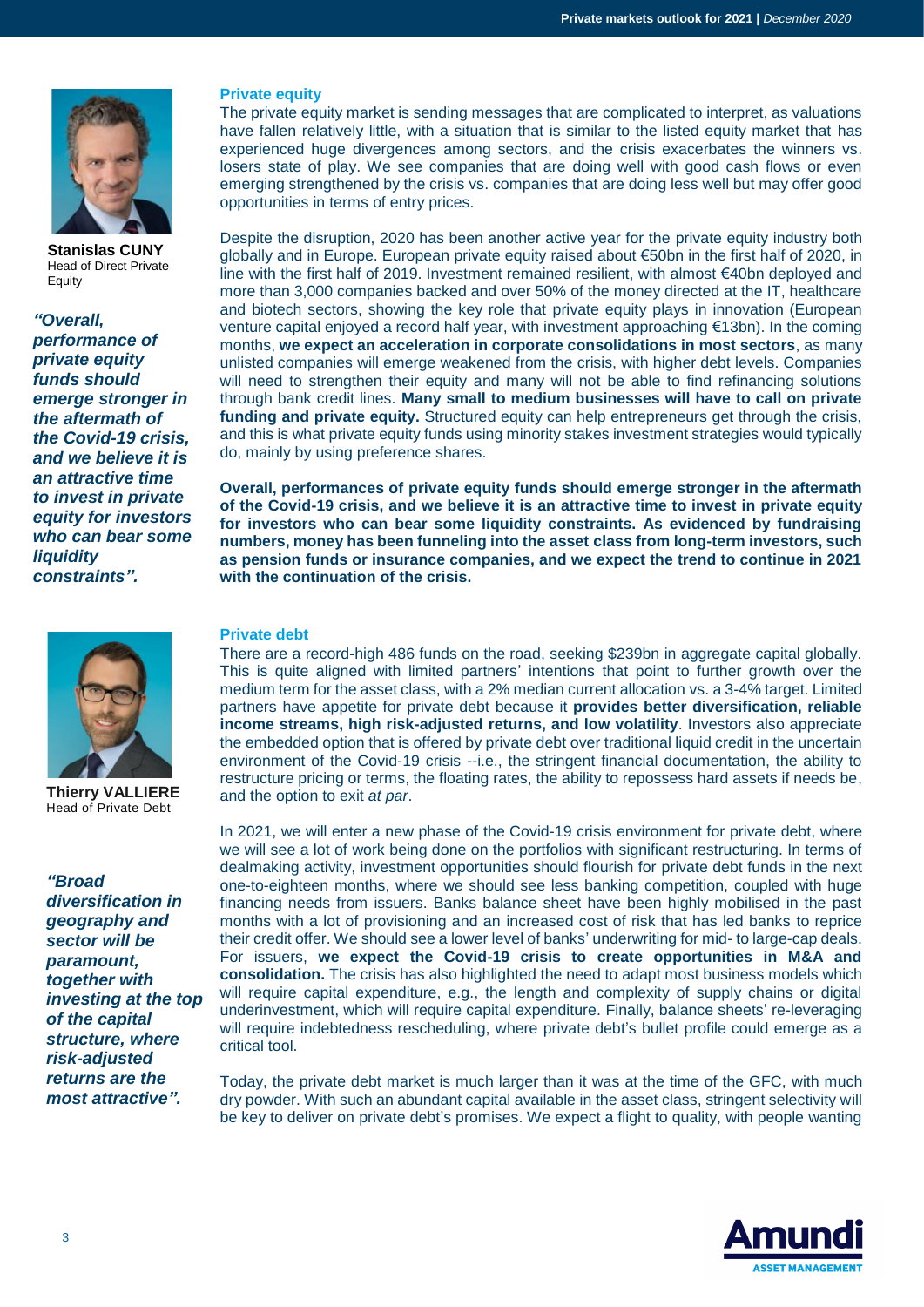to invest in safer strategies, more senior, more secured, and in asset-based financing. This crisis will be a test for some limited partners and general partners (GPs). We expect an increase in European defaults in some sectors (e.g., airline, oil & gas, travel and leisure) and typology of companies (e.g., poor governance, SMEs). **Broad diversification in geography and sector will be paramount, together with investing at the top of the capital structure, where risk-adjusted returns are the most attractive.**



Source: Amundi, Preqin. Data and forecasts are as of 13 November 2020.



**Marc BERTRAND** CEO, Amundi Real Estate

*"We expect to see a scale of value among properties according to location, tenant's financial robustness, and asset's intrinsic features, something that had been dissipating before the crisis".*

### **Real estate**

In the unprecedented context of the Covid-19 crisis, global commercial real estate markets saw a YoY decline in deal activity as of September 2020 and fund raising experienced a sharp YoY drop in the third quarter of 2020. While some investors opted for a wait-and-see attitude, the ongoing repricing in some market segments could attract new commitments. We believe the flight to quality observed since March should continue, on the back of the current uncertainty around the second wave of the pandemic. This should benefit core assets and properties whose tenants boast strong balance sheets. **Investors still feel comfortable transacting high-quality assets,** as the assets' value should be more resilient than for second rate assets. So far, **repricing has hit risky assets, and we expect to see a scale of value among properties according to location, tenant's financial robustness, and asset's intrinsic features, something that had been dissipating before the crisis**. This is especially true for properties on the periphery and those not dedicated to a specific business sector. We believe investors will monitor the leasing markets, particularly rents.

The crisis has occurred in a healthy leasing market for logistics and offices in Europe, with an office vacancy rate that is on average lower than before the Great Financial Crisis. Despite a rise in the third quarter of 2020, office vacancy rates remain at low levels in the central business districts of the main European markets, limiting the impact on rents. **Low interest rates should support the recovery**, starting from high-risk premiums on European prime real estate yields, many above 300bp as of September 2020. Finally, **the impact of the pandemic is not linear, with some real estate sectors hit harder than others**.

- We expect the **office sector** to refocus on core assets and remain relatively unscathed for the best quality assets. There are many long-term leases in the market and many firms have been able to adapt to social distancing and are operating with a mobile workforce using technology. Remote working could accelerate, but without disputing that working from the office drives corporate culture, brand and team-building.
- **Logistics** has benefited from high e-commerce activity, with a greater need for industrial warehousing and logistics properties, although a multichannel retailing strategy should become the norm. Since investors see online retailing as a long-term

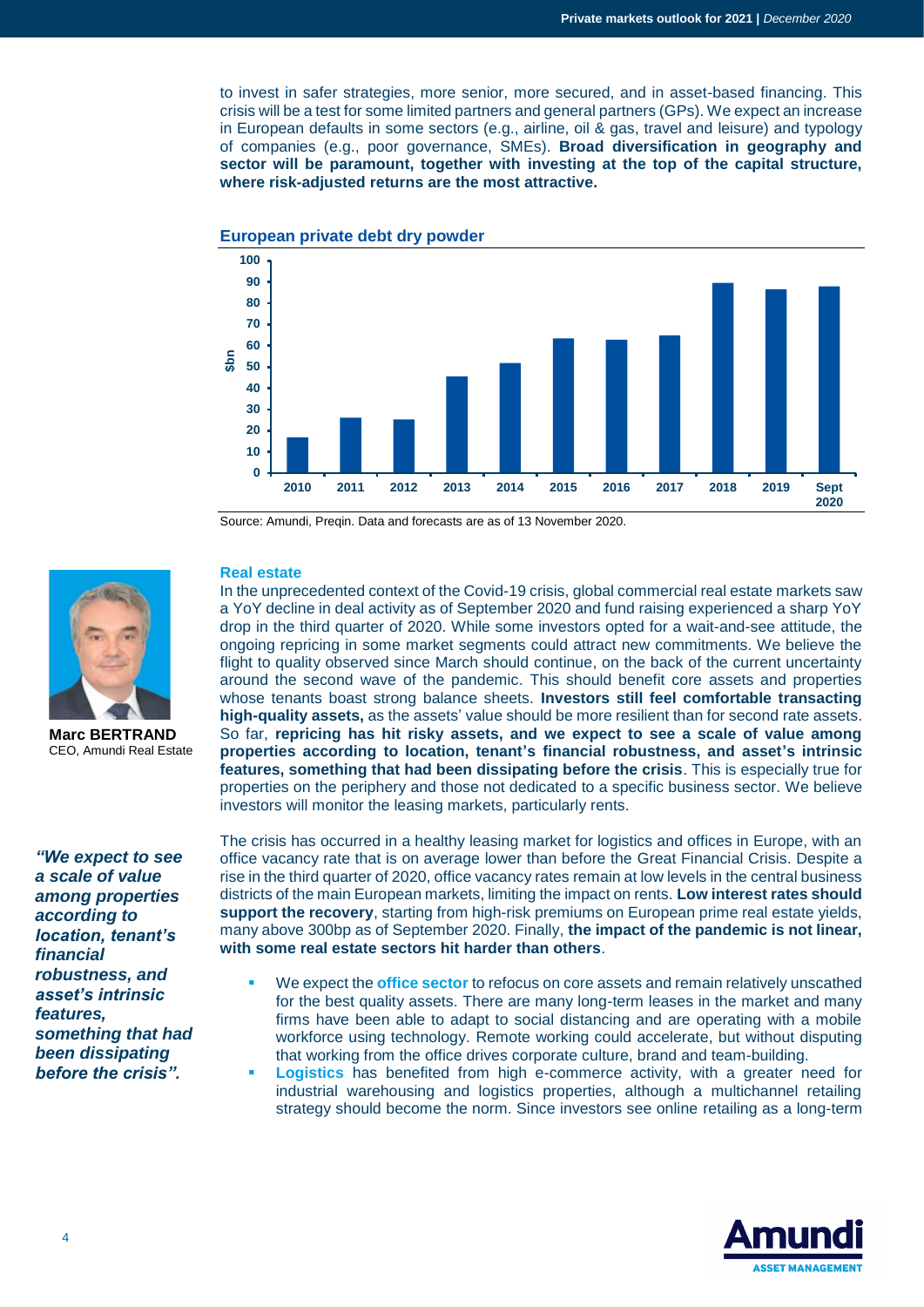trend, logistics properties can be pricy. The boom in online sales has hit non-food shops harder. With new lockdowns in Europe, some retailers may have more difficulties paying high rents this time round.

 Lastly, **the hotel industry** could suffer the effects of the crisis for longer, assuming its model is not called into question. Although the Covid-19 crisis strongly affected retail and hospitality, they could present some investment opportunities in the longer run, when market fundamentals get rebalanced.



#### **Office prime yield vs. ten-year government bond yield spreads**

Source: Amundi Immobilier computation on ECB and CBRE Research data as of Q3 2020.



**Matthieu POISSON** CIO – Infrastructure

#### **Infrastructure**

Few investors were exposed to infrastructure during the Great Financial Crisis. Today, the asset class is undergoing its first global crisis and investors prize its ability to resist market turbulence. As for most private markets, we see divergences between sectors in terms of deal activity and valuation. The high level of dry powder that existed before the crisis is smoothing deal activity in 'safe-haven' sectors such as health, technology or renewables, where a stable number of transactions is happening.

In the most affected sectors, such as transportation or midstream energy, there might be opportunities at discount prices, whereas we might see some pricier assets in health or technology. Overall, valuations should stay flattish. **Such stability confirms a core feature of infrastructure: its long-term time horizon.** Prices may be more attractive in some sectors today, but it will not make a big difference in terms of returns in the long run. Buy-and-hold strategies are gaining more traction in this environment.

Infrastructure is a multi-faceted asset class that encompasses a complex mapping of risks, such as regulatory risks, political risks, country-level risks, and industrial risks. We believe diversification is key in this asset class in order to deliver the stable return pattern that investors expect. Finally, the Covid-19 crisis should lead to a supportive political and regulatory environment, as the pandemic has emphasised the need for communication and social infrastructures, but also for more renewable energy. **Infrastructure projects should be a key component of most governmental stimulus plans, and we expect to see a rise in greenfield projects. In that context, private capital should play a vital role, as the crisis has put a strain on national debt in most countries.**